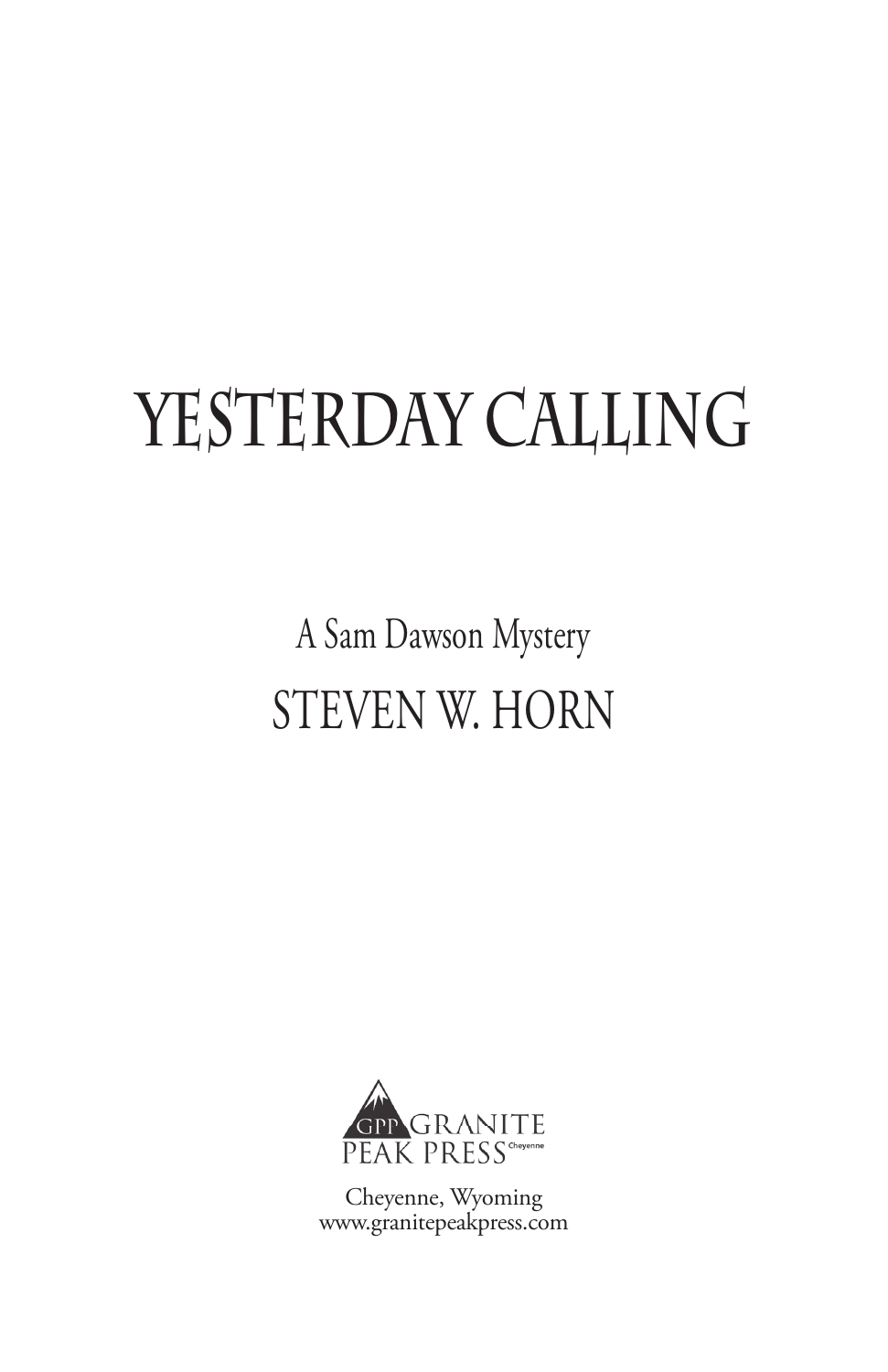Copyright © 2022 by Steven W. Horn. All rights reserved. No part of this book may be reproduced or transmitted in any form or by any means, electronic or mechanical, including photocopying, recording, or by any information storage and retrieval system—except by a reviewer who may quote brief passages in a review to be printed in a magazine, newspaper, or on the Web—without permission in writing from the publisher. For information, please contact Granite Peak Press, P.O. Box 2597, Cheyenne, WY 82003, or email: info@granitepeakpress.com.



www.granitepeakpress.com

This book is a work of fiction. Names, characters, places, businesses, corporations, organizations, and incidents either are products of the author's imagination or are used fictitiously without any intent to describe their actual conduct. Any resemblance to actual events or locales or persons, living or dead, is entirely coincidental.

First printing 2022 ISBN: 978-0-9991248-8-8 LCCN: 2022930957

ATTENTION CORPORATIONS, UNIVERSITIES, COLLEGES, AND PROFESSIONAL ORGANIZATIONS: Quantity discounts are available on bulk purchases of this book for educational purposes. Special books or book excerpts can also be created to fit specific needs. For information, please contact Granite Peak Press, P.O. Box 2597, Cheyenne, WY 82003, or email: info@granitepeakpress.com.

Printed in the United States of America

10 9 8 7 6 5 4 3 2 1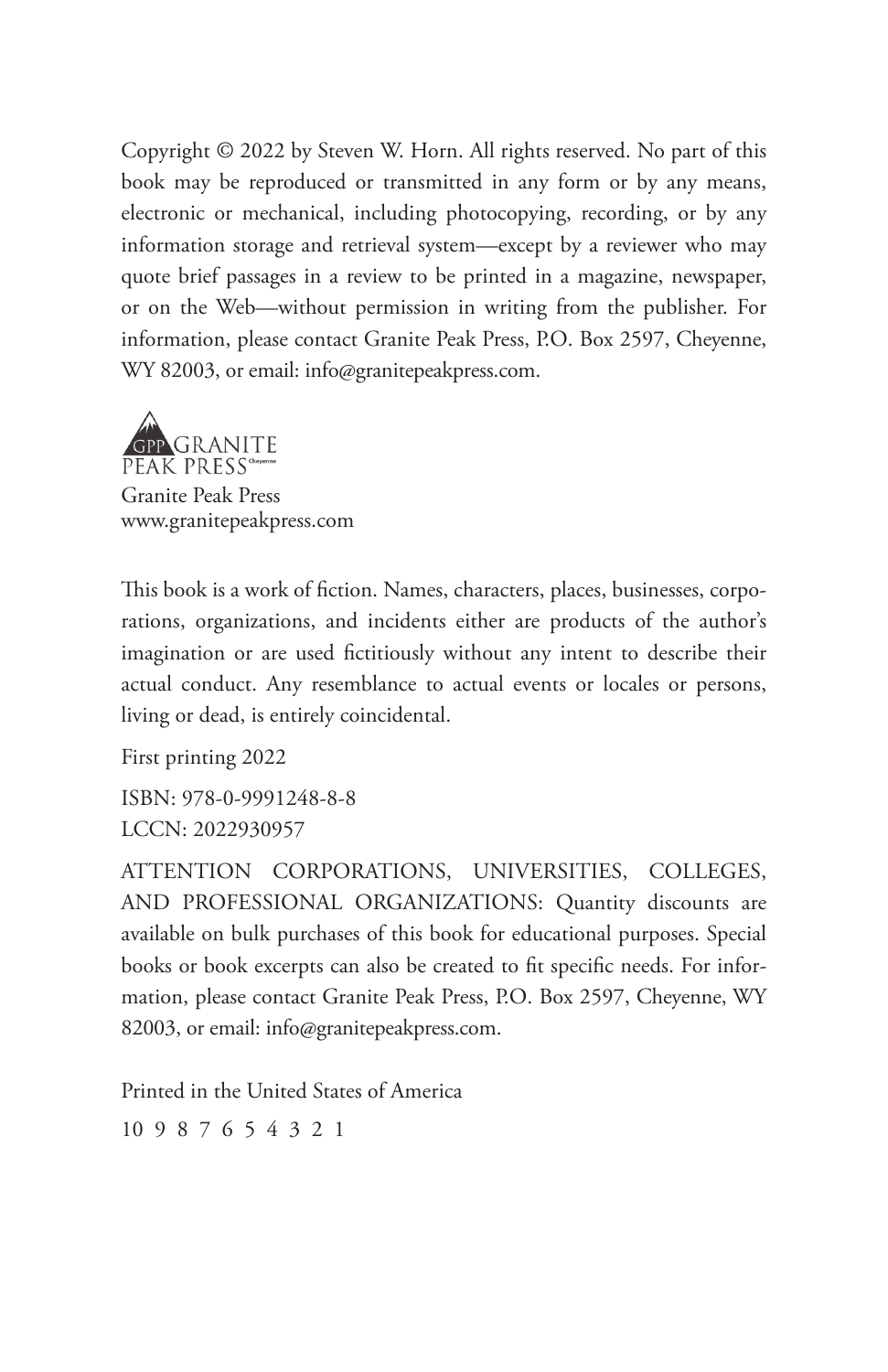## *For those who read and share— Book Clubs*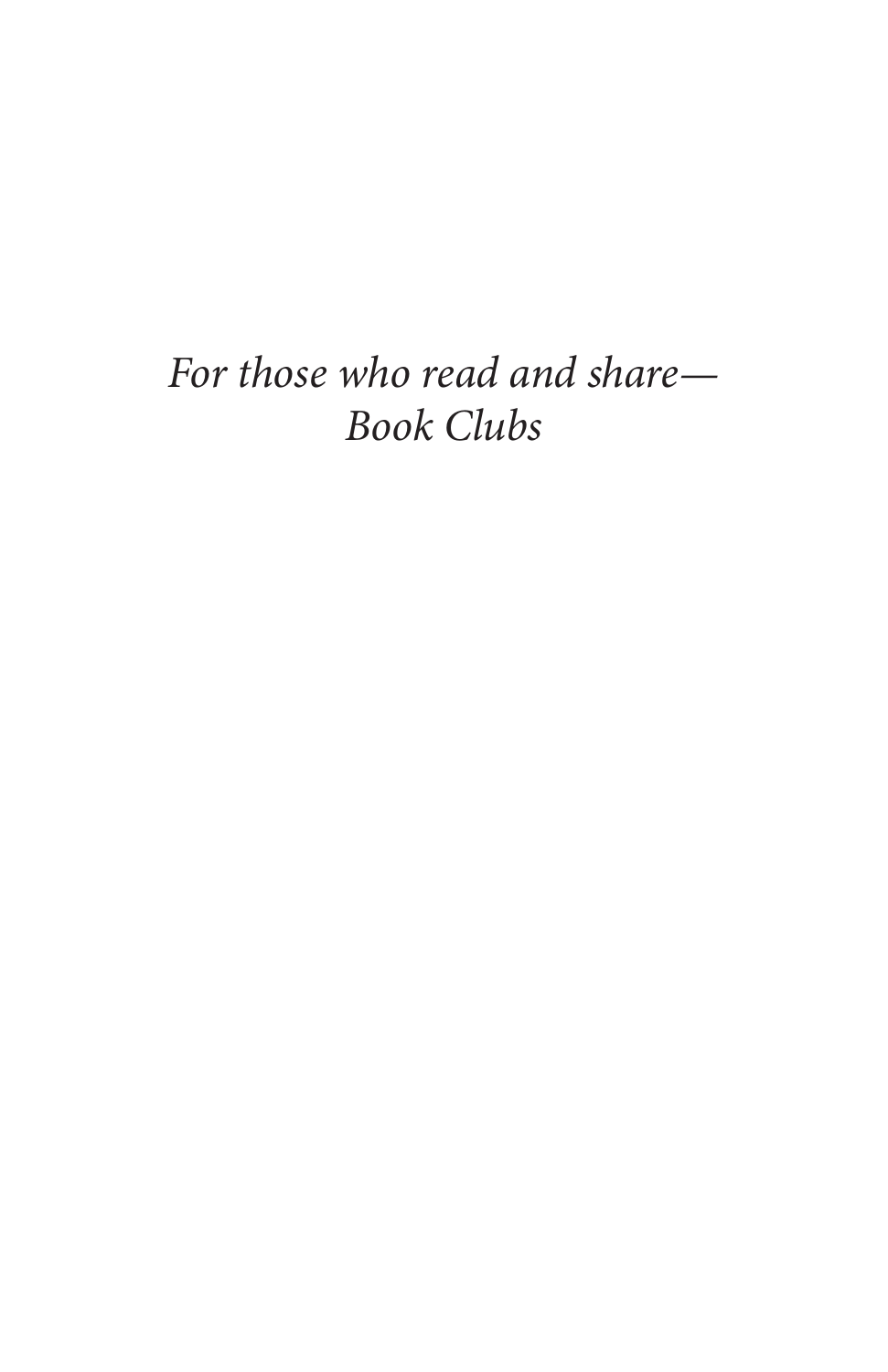## **CHAPTER 1**

## **September 2011**

Hello," Sam said, slightly out of breath, pressing the cool receiver to his sweaty ear. He swallowed the mouthful of potato chips he had grabbed on the way in and swept the salt from the corners of his mouth.

"Is this Sam Dawson?" The man's voice was distant and weak.

"Ye-es." Sam drew out the vowel impatiently. He paid the phone company extra every month for an unlisted number. Still, he received unwanted solicitations. This one was interrupting his plans. Anticipating a hard winter, Sam had been pushing to finish splitting the jag of wood he had unloaded the day before. The *Farmer's Almanac* warned of below-average temperatures and above-average snowfall for 2011, and September had borne that out with early fall colors.

He glanced at the kitchen clock. It was just past 11:30, almost time for lunch. *Wrong again,* he thought as beads of sweat slid down his face. Sam sighed. He tilted his ball cap back on his head and dragged a dirty sleeve across his forehead. The caller did not speak. "Hello?" Sam repeated.

"This is Hank Thompson."

Sam waited. He had to remind himself to breathe. It was his turn. He stalled. "Who?" he lied. He knew exactly who he was. Sam had never spoken to the man but he had waited a lifetime for this call.